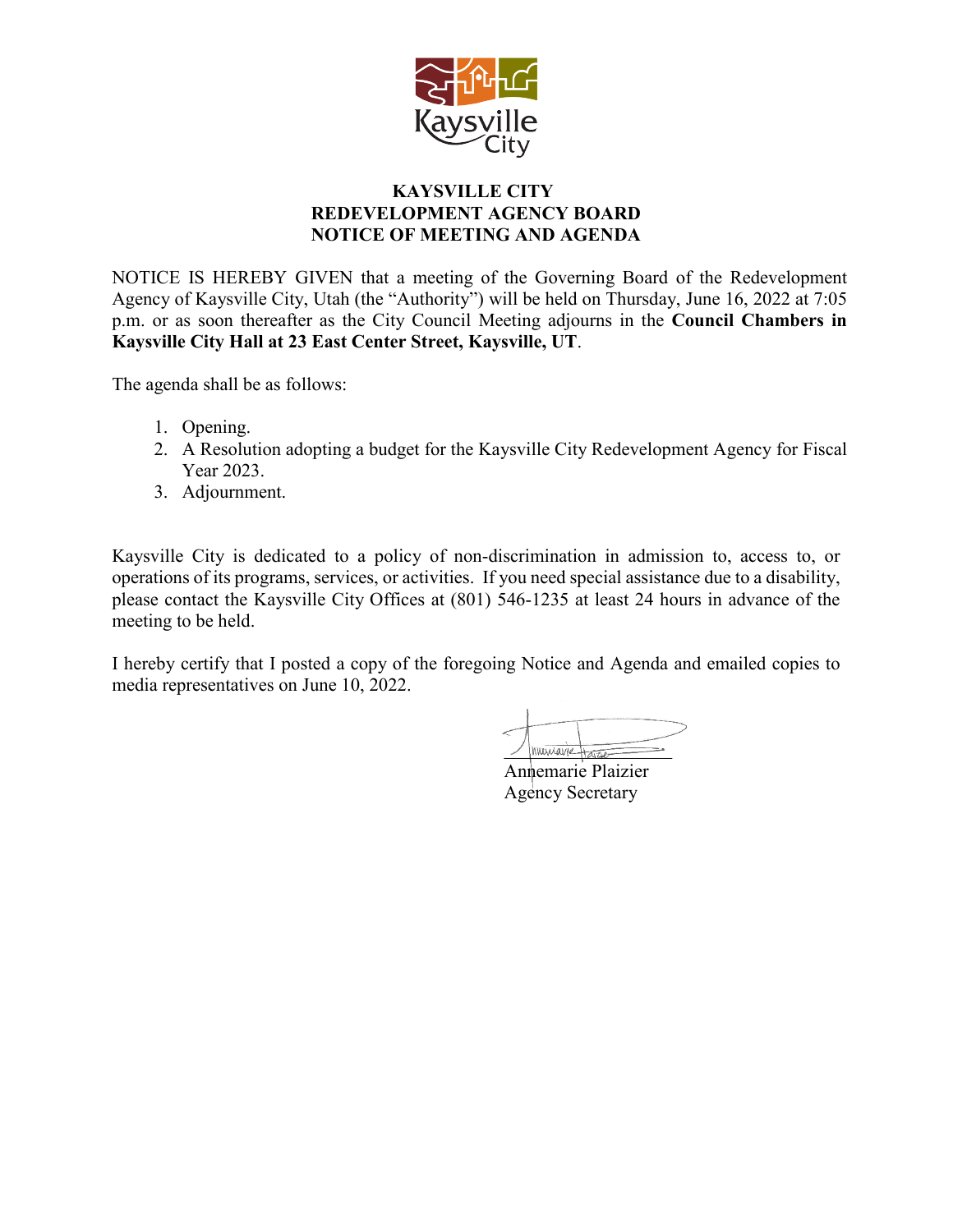## RESOLUTION NO\_\_\_\_\_

## A RESOLUTION ADOPTING A BUDGET FOR THE KAYSVILLE CITY REDEVELOPMENT AGENCY FOR FISCAL YEAR 2023

WHEREAS, the Kaysville City Redevelopment Agency has been created to transact the business and exercise all powers provided in the Limited Purpose Local Government Entities – Community Development and Renewal Agencies Act, (the "Act)" Title 17C of the Utah Code, as amended; and

WHEREAS the "Act" requires the Agency to adopt a budget each fiscal year;

BE IT RESOLVED BY THE BOARD OF THE KAYSVILLE CITY REDEVELOPMENT AGENCY:

- 1. The Kaysville City Redevelopment Agency Budget for FY 2023 is hereby adopted and attached hereto as Exhibit A – Kaysville Redevelopment Agency Fiscal Year 2023 Budget.
- 2. This Resolution shall take effect upon the date of adoption.

APPROVED and ADOPTED this 16th day of June 2022.

Tamara Tran Chair, Agency Board

ATTEST:

Annemarie Plaizier Secretary

 $\overline{\phantom{a}}$  , which is a set of the set of the set of the set of the set of the set of the set of the set of the set of the set of the set of the set of the set of the set of the set of the set of the set of the set of th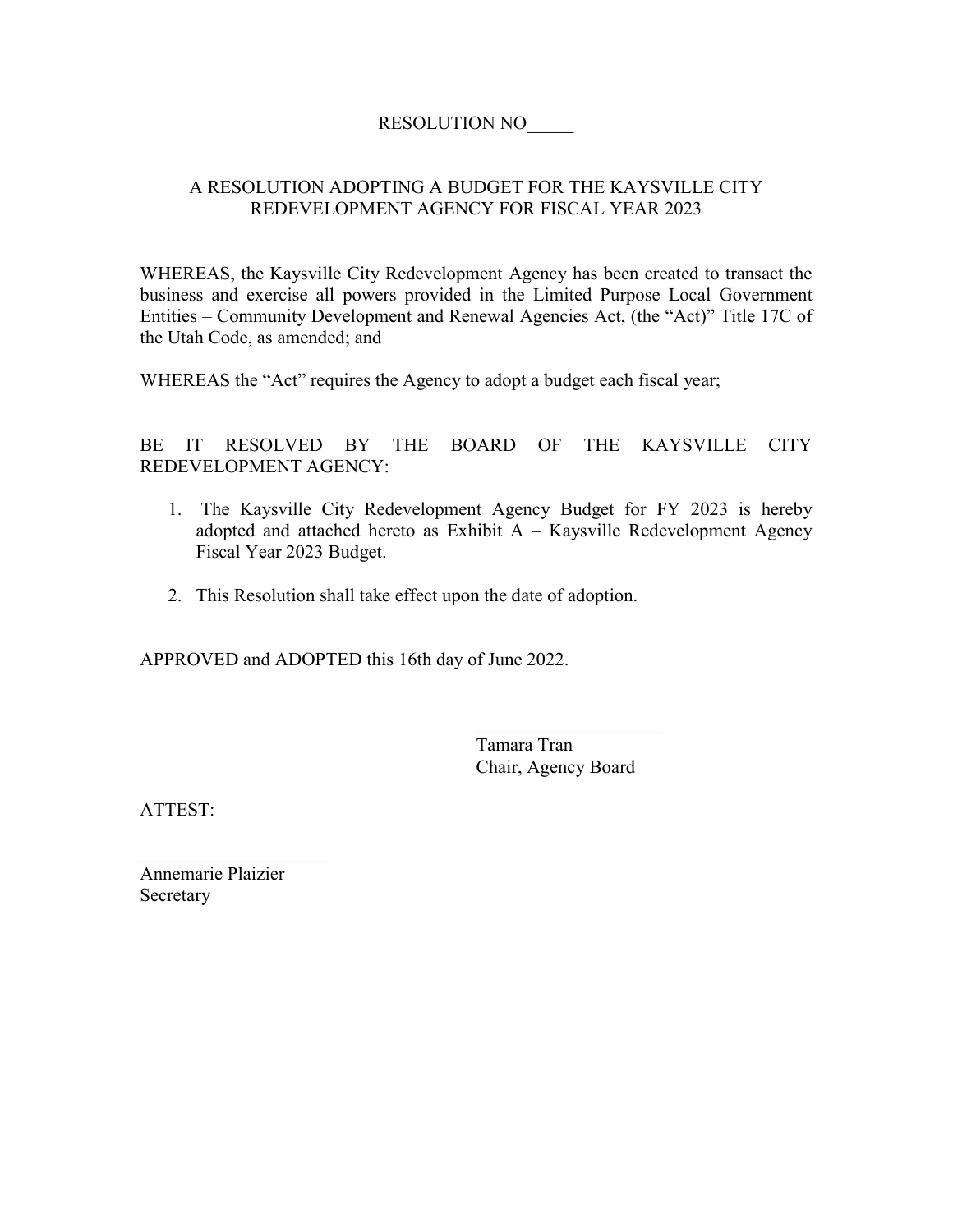|                      | uno<br>Kaysville<br>City | <b>Budget Worksheet</b><br><b>Fiscal Year 2023</b><br><b>REDEVELOPMENT</b><br><b>SPECIAL REVENUE FUND</b> | <b>FY 20</b><br>Actual | FY 21<br>Actual          | FY 22<br>Current         | Tentative<br>Requested   | FY 23<br>Tentative<br>Modified | Approval |
|----------------------|--------------------------|-----------------------------------------------------------------------------------------------------------|------------------------|--------------------------|--------------------------|--------------------------|--------------------------------|----------|
|                      | <b>REVENUE</b>           |                                                                                                           |                        |                          |                          |                          |                                |          |
|                      | 20-30-130                | PROCEEDS SALE OF RE INVESTMENT                                                                            |                        |                          |                          | $\overline{\phantom{a}}$ | $\overline{\phantom{a}}$       |          |
|                      | 20-30-140                | ASSUMPTION OF LIABILITY ELECTR                                                                            |                        | ٠                        |                          |                          | $\overline{\phantom{a}}$       |          |
| $\mathcal{L}$        | 20-31-100                | <b>CURRENT YEAR PROPERTY TAXES</b>                                                                        | 147,325                | 142,321                  | 150,000                  | 135,000                  |                                | 135,000  |
|                      | 20-30-150                | <b>GENERAL FUND REVENUES</b>                                                                              |                        | $\overline{\phantom{a}}$ |                          |                          |                                |          |
|                      | 20-38-100                | <b>INTEREST INCOME</b>                                                                                    | 18,647                 | 2,740                    |                          |                          |                                |          |
| 6                    | 20-38-600                | <b>GRANT PROCEEDS</b>                                                                                     |                        |                          |                          |                          |                                |          |
|                      | 20-38-800                | <b>SALE OF PROPERTY</b>                                                                                   |                        |                          | $\overline{\phantom{a}}$ |                          |                                |          |
|                      | 20-38-900                | <b>RDA SUNDRY REVENUES</b>                                                                                |                        |                          |                          |                          |                                |          |
|                      | 9 20-39-990              | <b>FUND BALANCE</b>                                                                                       |                        |                          |                          |                          |                                |          |
| <b>Total Revenue</b> |                          |                                                                                                           | 165,972                | 145,061                  | 150,000                  | 135,000                  |                                | 135,000  |